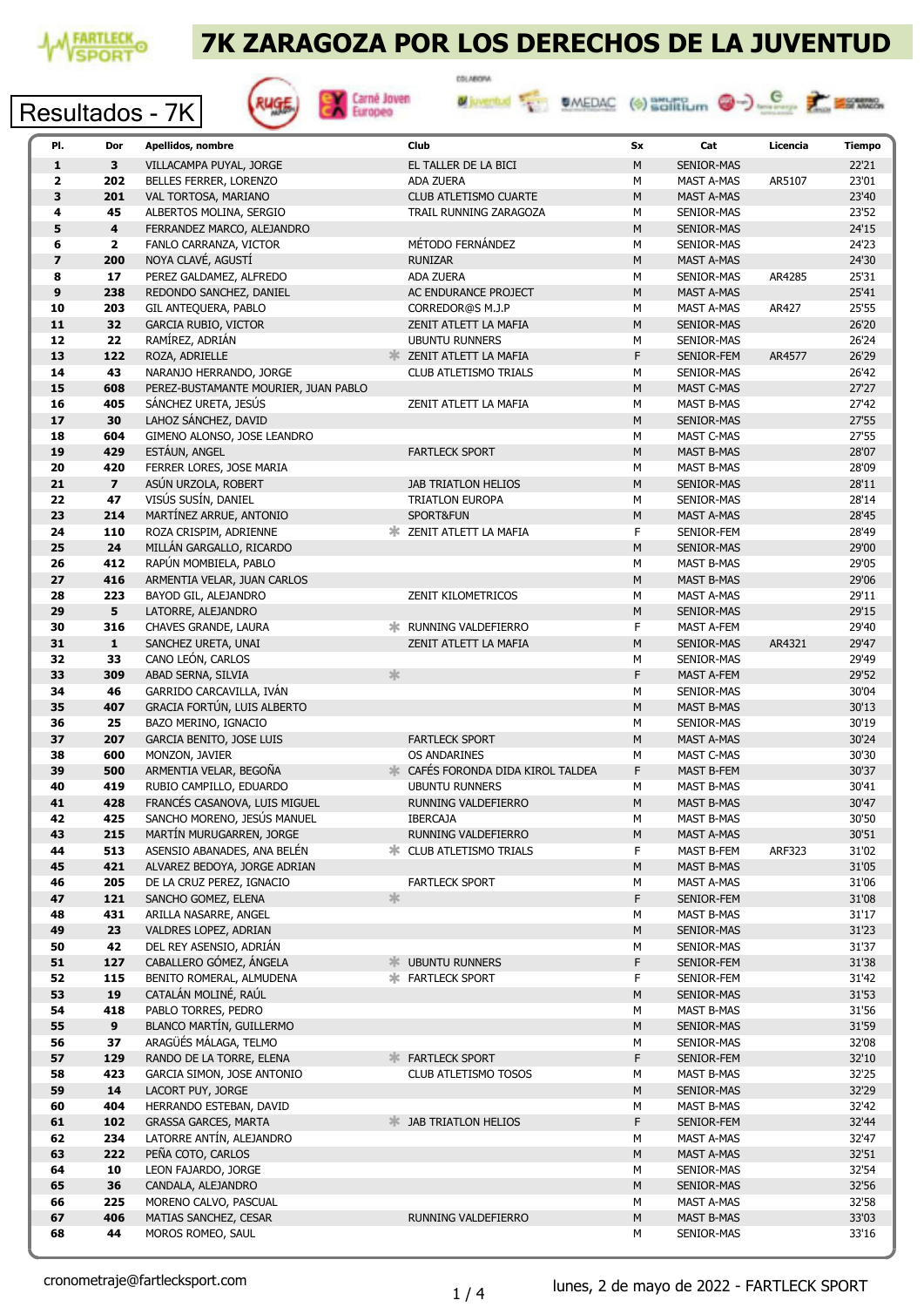| PI.        | Dor        | Apellidos, nombre                                        |                                | Club                               | <b>Sx</b> | Cat                                    | Licencia      | <b>Tiempo</b>  |
|------------|------------|----------------------------------------------------------|--------------------------------|------------------------------------|-----------|----------------------------------------|---------------|----------------|
| 69         | 210        | VÁZQUEZ, JAVI                                            |                                | <b>LLEGAR ES GANAR</b>             | M         | <b>MAST A-MAS</b>                      |               | 33'26          |
| 70         | 228        | MORON, MARIANO                                           |                                | <b>FARTLECK SPORT - MOLAN ZGZ</b>  | М         | <b>MAST A-MAS</b>                      |               | 33'34          |
| 71         | 38         | LANGARITA VALLE, JAVIER                                  |                                | <b>MOLAN ZARAGOZA</b>              | M         | SENIOR-MAS                             |               | 33'35          |
| 72         | 27         | LONGARES CANFRÁN, PABLO                                  |                                |                                    | М         | SENIOR-MAS                             |               | 33'53          |
| 73         | 217        | HERRERO SOLER, JOSE MIGUEL                               |                                |                                    | M         | <b>MAST A-MAS</b>                      |               | 33'58          |
| 74         | 521        | ESCOBAR GÓMEZ, ADRIANA                                   |                                | <b>EXAMPLE ATLETISMO TRIALS</b>    | F         | MAST B-FEM                             | <b>ARF243</b> | 34'07          |
| 75<br>76   | 40<br>231  | CASANOVA RONCO, RUBÉN<br>SAENZ ANTOÑANZAS, FERNANDO      |                                |                                    | M         | SENIOR-MAS                             |               | 34'08<br>34'22 |
| 77         | 204        | AL-AZZAWI MEDRANO, OMAR                                  |                                | <b>CLUB DEPORTIVO RAINBOW TEAM</b> | М<br>M    | MAST A-MAS<br><b>MAST A-MAS</b>        |               | 34'29          |
| 78         | 430        | ANDREU LIDON, ÓSCAR                                      |                                |                                    | М         | <b>MAST B-MAS</b>                      |               | 34'39          |
| 79         | 433        | TEJERO MEDRANO, JULIO                                    |                                |                                    | M         | <b>MAST B-MAS</b>                      |               | 34'45          |
| 80         | 39         | HERRÁIZ LÓPEZ, VÍCTOR                                    |                                |                                    | М         | SENIOR-MAS                             |               | 34'45          |
| 81         | 422        | ABAD VIÑAS, JOSÉ JAVIER                                  |                                |                                    | M         | <b>MAST B-MAS</b>                      |               | 34'45          |
| 82         | 427        | ALVAREZ ANDUJAR, ANTONIO                                 |                                |                                    | М         | MAST B-MAS                             |               | 34'46          |
| 83         | 607        | ALASTUEY, DANIEL                                         |                                |                                    | M         | MAST C-MAS                             |               | 34'46          |
| 84         | 402        | CARDONA GADEA, JESÚS                                     |                                |                                    | М         | <b>MAST B-MAS</b>                      |               | 34'51          |
| 85         | 12         | CARDONA GADEA, HUGO                                      |                                |                                    | M         | SENIOR-MAS                             |               | 34'52          |
| 86         | 219        | BRAVO VINUES, OSCAR                                      |                                |                                    | М         | MAST A-MAS                             |               | 35'00          |
| 87         | 602        | FERRER LAPUERTA, JAVIER                                  |                                |                                    | M         | MAST C-MAS                             |               | 35'05          |
| 88         | 31         | <b>GRACIA LAFUENTE, JULIAN</b>                           |                                |                                    | М         | SENIOR-MAS                             |               | 35'07          |
| 89<br>90   | 100<br>106 | PEREZ ESPARZA, DEBORAH                                   | $\frac{1}{2}$<br>$\frac{1}{2}$ |                                    | F         | SENIOR-FEM                             |               | 35'08<br>35'11 |
| 91         | 503        | BUENO CASAMIAN, ANDREA<br>MARCO GARCIA, ANA              | $\frac{1}{2}$                  |                                    | F<br>F    | SENIOR-FEM<br><b>MAST B-FEM</b>        |               | 35'19          |
| 92         | 611        | ARAGÜÉS ALDAZ, JOSÉ                                      |                                |                                    | М         | MAST C-MAS                             |               | 35'29          |
| 93         | 229        | SANZ, ALVARO                                             |                                |                                    | M         | <b>MAST A-MAS</b>                      |               | 35'40          |
| 94         | 224        | PETRICEANU, BOGDAN                                       |                                |                                    | М         | MAST A-MAS                             |               | 35'46          |
| 95         | 514        | <b>VELA CESTER, SONIA</b>                                | ж.                             | <b>CLUB ATLETISMO TOSOS</b>        | F         | MAST B-FEM                             |               | 35'49          |
| 96         | 123        | RAMON BLASCO, SILVIA                                     | $\ast$                         |                                    | F         | SENIOR-FEM                             |               | 35'50          |
| 97         | 424        | PIQUERAS CSCANTE, CARLOS ANTONIO                         |                                | GRUPO 7:45H                        | М         | <b>MAST B-MAS</b>                      |               | 35'54          |
| 98         | 114        | SEBASTIÁN URDÁNIZ, MARÍA                                 | $\ast$                         |                                    | F         | SENIOR-FEM                             |               | 35'56          |
| 99         | 8          | UNGUREANU, GEORGE                                        |                                |                                    | М         | SENIOR-MAS                             |               | 36'01          |
| 100        | 417        | IGLESIAS IRANZO, GONZALO                                 |                                | LAGASAMP                           | М         | <b>MAST B-MAS</b>                      |               | 36'02          |
| 101        | 318        | GRACIA HERNÁNDEZ, MEDEA                                  | ж.                             | <b>FARTLECK SPORT</b>              | F         | <b>MAST A-FEM</b>                      |               | 36'06          |
| 102        | 511        | FRANCO RUESCA, PATRICIA                                  | ∗<br>氺                         |                                    | F         | MAST B-FEM                             |               | 36'08          |
| 103<br>104 | 305<br>227 | FERNÁNDEZ GARCÍA, ESTHER<br>ALAVA, DANIEL                |                                |                                    | F<br>М    | MAST A-FEM                             | 38436142      | 36'17<br>36'22 |
| 105        | 317        | MARTIN LATORRE, MONTSE                                   | 氺                              |                                    | F         | MAST A-MAS<br><b>MAST A-FEM</b>        |               | 36'23          |
| 106        | 426        | BAETA BELTRÁN, ANTONIO                                   |                                | GRUPO 7:45H                        | М         | <b>MAST B-MAS</b>                      |               | 36'27          |
| 107        | 124        | ANTOÑANZAS SERRANO, ALMA                                 | $\frac{1}{2}$                  |                                    | F         | SENIOR-FEM                             |               | 36'27          |
| 108        | 131        | BASTÓN DE LA FUENTE, LAURA                               | *                              |                                    | F         | SENIOR-FEM                             |               | 36'31          |
| 109        | 35         | BASTÓN DE LA FUENTE, KIKE                                |                                |                                    | M         | SENIOR-MAS                             |               | 36'31          |
| 110        | 41         | REMON CUARTERO, OSCAR                                    |                                |                                    | М         | SENIOR-MAS                             |               | 36'34          |
| 111        | ${\bf 11}$ | RUIZ MOROLLÓN, FERNANDO                                  |                                |                                    | М         | SENIOR-MAS                             |               | 37'12          |
| 112        | 125        | URGEL ROYO, CLAUDIA                                      | $\ast$                         |                                    | F         | SENIOR-FEM                             |               | 37'15          |
| 113        | 109        | CABALLERO GOMEZ, LAURA                                   |                                | <b>/ UBUNTU RUNNERS</b>            | F         | SENIOR-FEM                             |               | 37'19          |
| 114<br>115 | 18<br>118  | VALDRÉS ESQUILLOR, JUAN<br>GARCIA LUZARDO, DAVINIA YAIZA | 氺                              |                                    | М<br>F    | SENIOR-MAS<br>SENIOR-FEM               |               | 37'26<br>37'55 |
| 116        | 218        | BUENO GÓMEZ, JORGE                                       |                                |                                    | М         | MAST A-MAS                             |               | 38'02          |
| 117        | 400        | LEON ARENCIBIA, SERGIO                                   |                                |                                    | M         | <b>MAST B-MAS</b>                      |               | 38'24          |
| 118        | 312        | GIMÉNEZ, PATRICIA                                        |                                | <b>* FARTLECK SPORT</b>            | F         | <b>MAST A-FEM</b>                      |               | 38'27          |
| 119        | 6          | GONZÁLEZ FLORES, JORGE                                   |                                |                                    | ${\sf M}$ | SENIOR-MAS                             |               | 38'47          |
| 120        | 101        | NAVARRO VILLAR DEL SAZ, ANA                              | $\ast$                         |                                    | F         | SENIOR-FEM                             |               | 38'47          |
| 121        | 413        | TORRECILLAS SERRANO, ENRIQUE                             |                                | <b>FARTLECK SPORT</b>              | ${\sf M}$ | <b>MAST B-MAS</b>                      |               | 38'53          |
| 122        | 107        | NÚÑEZ MARTÍNEZ, RAQUEL                                   | *                              |                                    | F         | SENIOR-FEM                             |               | 39'37          |
| 123        | 16         | SAIZ HONTANGAS, GONZALO                                  |                                |                                    | ${\sf M}$ | SENIOR-MAS                             |               | 39'37          |
| 124        | 104        | FERRANDEZ MARCO, ANGELA                                  | $\ast$<br>氺                    |                                    | F         | SENIOR-FEM                             |               | 39'41          |
| 125<br>126 | 313<br>403 | LONGAS MURILLO, ANA<br>LAMARI, FRANCESCO                 |                                | SPORT&FUN                          | F<br>М    | <b>MAST A-FEM</b><br><b>MAST B-MAS</b> |               | 39'55<br>39'59 |
| 127        | 701        | MUR SALUDAS, MARÍA PILAR                                 | ж.                             | SPORT&FUN                          | F         | MAST C-FEM                             |               | 40'10          |
| 128        | 111        | MARTÍN GAMERO, PAULA                                     | 氺                              |                                    | F         | SENIOR-FEM                             |               | 40'10          |
| 129        | 112        | SÁNCHEZ URIEL, LETICIA                                   | $\frac{1}{2}$                  |                                    | F         | SENIOR-FEM                             |               | 40'11          |
| 130        | 136        | TREJO SANCHEZ, MARIA                                     | 宋                              |                                    | F         | SENIOR-FEM                             |               | 40'27          |
| 131        | 515        | MÁLAGA DELGADO, NURIA ESTHER                             | $\frac{1}{2}$                  |                                    | F         | MAST B-FEM                             |               | 40'29          |
| 132        | 506        | RUIZ, CONSUELO                                           |                                | <b>* ELITE GAP RUNNING</b>         | F         | MAST B-FEM                             |               | 40'30          |
| 133        | 126        | POLO LATORRE, NOELIA                                     | $\frac{1}{2}$                  |                                    | F         | SENIOR-FEM                             |               | 40'32          |
| 134        | 610        | <b>GRACIA POLO, JESUS</b>                                |                                | RUNNING VALDEFIERRO                | М         | MAST C-MAS                             |               | 41'22          |
| 135        | 504        | VELA VILLALBA, EVA                                       |                                | <b>* RUNNING VALDEFIERRO</b>       | F         | MAST B-FEM                             |               | 41'25          |
| 136        | 408        | ASENSIO GARCIA, DAVID                                    |                                | RUNNINGVALDEFIERRO                 | М         | <b>MAST B-MAS</b>                      |               | 41'26          |
| 137<br>138 | 510<br>206 | LOPE MARTINEZ, JULIA<br>VENTURA GONCALVES, DAVID         |                                | <b>10K CLUB ZARAGOZA</b>           | F<br>М    | MAST B-FEM<br>MAST A-MAS               |               | 41'28<br>42'04 |
| 139        | 680        | ***** COMPETIDOR DESCONOCIDO                             |                                |                                    |           |                                        |               | 42'04          |
| 140        | 116        | MARTÍNEZ ESCUSA, MIRIAM                                  | $\ast$                         |                                    | F         | SENIOR-FEM                             |               | 42'16          |
| 141        | 212        | BARTOLOMÉ RUIZ, CARLOS                                   |                                | ORCOS DEL RUNNING                  | M         | <b>MAST A-MAS</b>                      |               | 42'51          |
| 142        | 120        | ROCA MOYA, MARÍA DEL SOL                                 |                                | <b> VELIGÜERRE 2022</b>            | F         | SENIOR-FEM                             |               | 43'13          |
|            |            |                                                          |                                |                                    |           |                                        |               |                |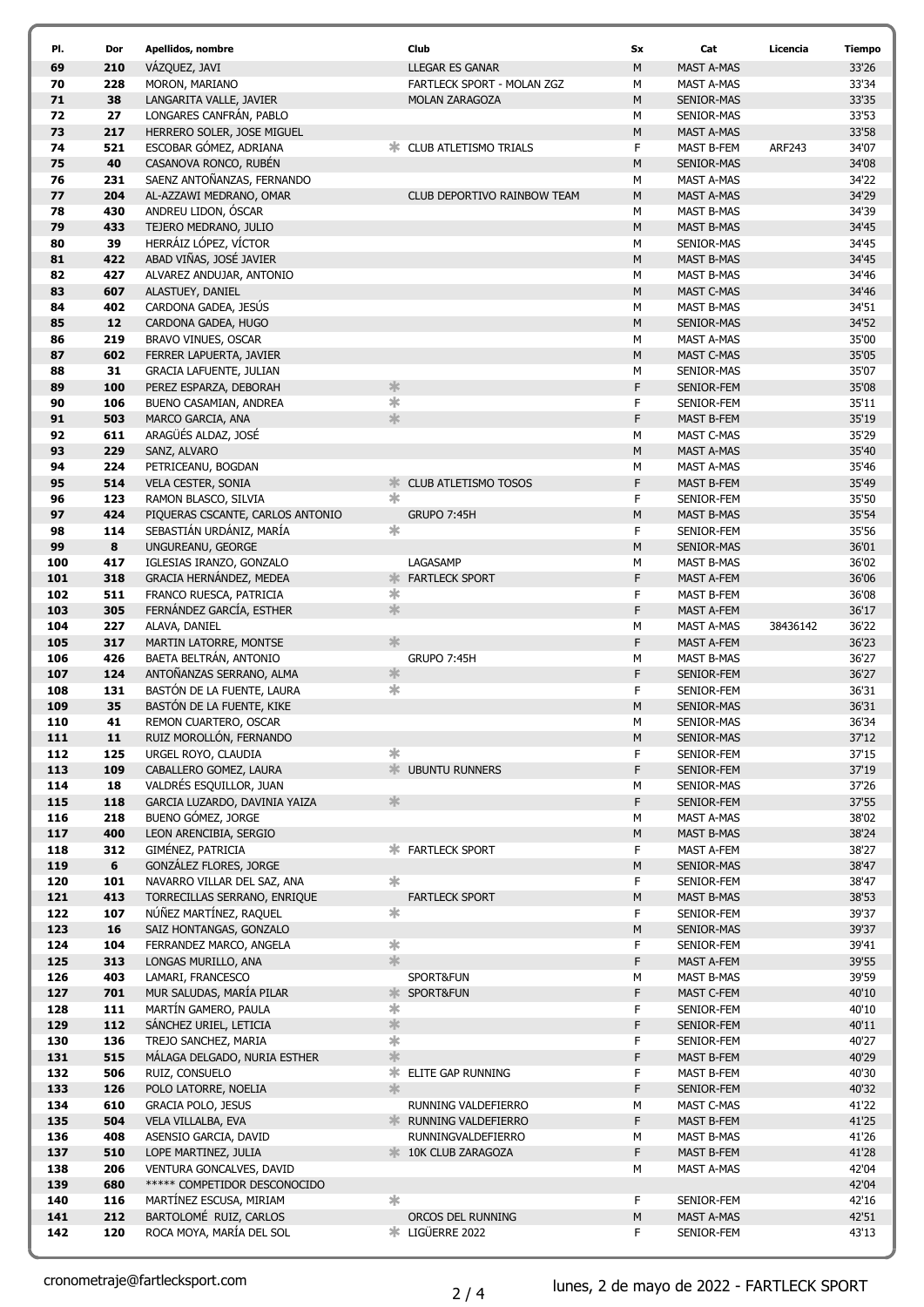| PI.        | Dor          | Apellidos, nombre                                                |               | Club                                 | <b>Sx</b> | Cat                                   | Licencia | <b>Tiempo</b>      |
|------------|--------------|------------------------------------------------------------------|---------------|--------------------------------------|-----------|---------------------------------------|----------|--------------------|
| 143        | 501          | ESTEBAN GALVEZ, PILAR                                            | $\ast$        |                                      | F         | <b>MAST B-FEM</b>                     |          | 43'47              |
| 144        | 315          | TOMAS VICENTE, ARANTXA                                           | ж.            | CLUB RUNNING MIRALBUENO              | F         | <b>MAST A-FEM</b>                     |          | 44'45              |
| 145        | 517          | SANJUÁN GARCÍA, LAURA                                            | ঃ⊧            | APILATES RUNNING MIRALBUENO          | F         | <b>MAST B-FEM</b>                     |          | 44'45              |
| 146        | 516          | ROYO HERNANDEZ, EVA MARIA                                        |               | <b>* CLUB RUNNING MIRALBUENO</b>     | F         | MAST B-FEM                            |          | 44'45              |
| 147        | 132          | ZERNOTT, NADINE                                                  | ≯k.           | APILATES RUNNING MIRALBUENO          | F         | <b>SENIOR-FEM</b>                     |          | 44'45              |
| 148        | 605          | ARIÑO COLÁS, JOSÉ MARÍA                                          |               |                                      | М         | MAST C-MAS                            |          | 44'56              |
| 149<br>150 | 700<br>502   | CAPAPEY, JULIA<br>CASTILLO, OLGA                                 | ≭             | SPORT&FUN<br>* SPORT&FUN             | F<br>F    | MAST C-FEM<br>MAST B-FEM              |          | 44'57<br>44'57     |
| 151        | 609          | SAZ BASELGA, MANUEL                                              |               |                                      | M         | <b>MAST C-MAS</b>                     |          | 45'50              |
| 152        | 117          | SAZ ONRUBIA, ALICIA                                              | $\ast$        |                                      | F         | SENIOR-FEM                            |          | 45'50              |
| 153        | 302          | BAYARRI CLARAMUNT, MARI CRUZ                                     | $\frac{1}{2}$ |                                      | F         | MAST A-FEM                            |          | 45'52              |
| 154        | 138          | ILLANA RANGEL, SARA                                              |               | * CYCLOPHE                           | F         | SENIOR-FEM                            |          | 45'53              |
| 155        | 703          | BETRIAN ALDEA, CARMEN                                            |               | * CYCLOPHE                           | F         | <b>MAST C-FEM</b>                     |          | 45'54              |
| 156        | 130          | CAMBRA CRESPO, ERIKA                                             |               | * CYCLOPHE                           | F         | SENIOR-FEM                            |          | 45'54              |
| 157        | 507          | PÉREZ SORRIBES, EVA                                              | ঃ⊧            | RUNNING VALDEFIERRO                  | F         | MAST B-FEM                            |          | 46'05              |
| 158        | 401          | RUIZ MAYORAL, ALEJANDRO                                          |               | RUNNING VALDEFIERRO                  | М         | MAST B-MAS                            |          | 46'05              |
| 159        | 314          | JAIME LAHOZ, JERUSALÉN                                           | 3β.           | SPORT&FUN                            | F         | <b>MAST A-FEM</b>                     |          | 46'42              |
| 160<br>161 | 103<br>518   | LÓPEZ CORTÉS, NATALIA<br>ALGUACIL, CRISTINA                      | $\ast$        | <b>* APILATES RUNNING MIRALBUENO</b> | F<br>F    | SENIOR-FEM                            |          | 47'21<br>47'47     |
| 162        | 523          | HIDALGO BONED, MARISA                                            | $\ast$        |                                      | F         | MAST B-FEM<br>MAST B-FEM              |          | 47'48              |
| 163        | 2005         | BARRIOS MONTES, MANUEL SANTIAGO                                  |               |                                      | M         | AND - NORDIC-MAS                      |          | 47'54              |
| 164        | 509          | RANERA GÓMEZ, LOLA                                               | ∗             |                                      | F         | <b>MAST B-FEM</b>                     |          | 49'16              |
| 165        | 119          | <b>BLASCO FUENTES, JENIFER</b>                                   | $\frac{1}{2}$ |                                      | F         | SENIOR-FEM                            |          | 49'34              |
| 166        | 308          | ALGUACIL ARTIGAS, BEATRIZ                                        | $\ast$        |                                      | F         | MAST A-FEM                            |          | 49'34              |
| 167        | 133          | SANMARTIN ESPINOSA, MARA                                         | 氺             |                                      | F         | SENIOR-FEM                            |          | 49'34              |
| 168        | 520          | ESPINOSA BONDIA, ELENA ISABEL                                    | $\ast$        |                                      | F         | MAST B-FEM                            |          | 49'35              |
| 169        | 301          | RUESCA MORAGREGA, TAMAR                                          | $\frac{1}{2}$ |                                      | F         | <b>MAST A-FEM</b>                     |          | 49'36              |
| 170        | 2022         | SIERRA PASCUAL, LUIS JAVIER                                      |               | LIGÜERRE 2022                        | M         | AND - NORDIC-MAS                      |          | 55'13              |
| 171<br>172 | 310<br>2039  | CORTÉS, PILAR<br>HUERTA LABORDA, CLEMENTE                        | $\frac{1}{2}$ |                                      | F<br>M    | <b>MAST A-FEM</b><br>AND - NORDIC-MAS |          | 55'25<br>58'27     |
| 173        | 2010         | BENEDÍ ALARCON, BEATRIZ                                          | 氺             |                                      | F         | AND - NORDIC-FEM                      |          | 58'27              |
| 174        | 2009         | RELLO PEDRO DE ALCÁNTARA, SERGIO CESAR                           |               |                                      | M         | AND - NORDIC-MAS                      |          | 58'27              |
| 175        | 519          | HUERTA LABORDA, MARISA                                           | 氺             |                                      | F         | MAST B-FEM                            |          | 58'28              |
| 176        | 2075         | FERNÁNDEZ CAMBRA, ELENA                                          | ∗             |                                      | F         | AND - NORDIC-FEM                      |          | 58'45              |
| 177        | 2077         | MENÉS VICENTE, CHON                                              | $\ast$        |                                      | F         | AND - NORDIC-FEM                      |          | 58'45              |
| 178        | 2074         | MONGE RUIZ, MAITE                                                | $\ast$        |                                      | F         | AND - NORDIC-FEM                      |          | 58'45              |
| 179        | 2015         | JARABA GÓMEZ, GONZALO                                            |               |                                      | M         | AND - NORDIC-MAS                      |          | 1h02'51            |
| 180        | 2078         | PONS ESTEVEZ, BERNARDO                                           |               |                                      | М         | AND - NORDIC-MAS                      |          | 1h03'13            |
| 181        | 2050         | SANZ, AINHOA                                                     | $\frac{1}{2}$ |                                      | F         | AND - NORDIC-FEM                      | 38436142 | 1h03'13            |
| 182<br>183 | 2079<br>2072 | PONS MARTÍN, LEO<br>ALMERIA CABANES, LAURA                       | 氺             |                                      | M<br>F    | AND - NORDIC-MAS                      |          | 1h03'14            |
| 184        | 236          | GRACIA HERNÁNDEZ, RAUL                                           |               |                                      | M         | AND - NORDIC-FEM<br>MAST A-MAS        |          | 1h06'09<br>1h06'10 |
| 185        | 678          | ***** COMPETIDOR DESCONOCIDO                                     |               |                                      |           |                                       |          | 1h06'15            |
| 186        | 2017         | BERNAL CALVO, MARIA LUISA                                        | $\ast$        |                                      | F         | AND - NORDIC-FEM                      |          | 1h06'16            |
| 187        | 1003         | SANAGUSTIN ASENSIO, DANIEL                                       |               | JUVENTUDES SOCIALISTAS               | M         | AND - NORDIC-MAS                      |          | 1h07'08            |
| 188        | 2014         | RODRIGUEZ DUARTE, ANDREA                                         | $\ast$        |                                      | F         | AND - NORDIC-FEM                      |          | 1h07'08            |
| 189        | 2076         | MONZÓN SANCHO, SHEILA                                            | $\ast$        |                                      | F         | AND - NORDIC-FEM                      |          | 1h07'15            |
| 190        | 2073         | HERRERO AZNAR, PATRICIA                                          | $\ast$        |                                      | F         | AND - NORDIC-FEM                      |          | 1h07'16            |
| 191        | 300          | ORIA CUEVA, MARIA PILAR                                          | 氺             | ATLE SANTA ISABEL                    | F         | MAST A-FEM                            |          | 1h08'20            |
| 192<br>193 | 603<br>2058  | CISTUE VALLESPIN, ALFONSO                                        | 氺             | CORREDORES DEL EBRO                  | M<br>F    | MAST C-MAS<br>AND - NORDIC-FEM        |          | 1h08'20<br>1h08'20 |
| 194        | 2067         | SALAVERRIA GARZON, MARIA<br>RUIZ MARCO, AGUSTÍN                  |               | SARRIOS ZARAGOZA                     | M         | AND - NORDIC-MAS                      |          | 1h08'30            |
| 195        | 2053         | COSTEA BELLES, CONSUELO                                          | 氺             |                                      | F         | AND - NORDIC-FEM                      |          | 1h08'31            |
| 196        | 2081         | HERNANDEZ GONZALVO, ALICIA                                       | $\ast$        |                                      | F         | AND - NORDIC-FEM                      |          | 1h08'31            |
| 197        | 409          | BRAVO TAMUREJO, SERGIO                                           |               | ATLE SANTA ISABEL                    | М         | <b>MAST B-MAS</b>                     |          | 1h08'42            |
| 198        | 2018         | BUDRIA RUBIO, LUCIA                                              | $\ast$        |                                      | F         | AND - NORDIC-FEM                      |          | 1h11'06            |
| 199        | 2019         | BUDRIA MUÑOZ, RAFAEL                                             |               |                                      | M         | AND - NORDIC-MAS                      |          | 1h11'06            |
| 200        | 1001         | FLORIS BEAMONTE, ELENA                                           | $\ast$        |                                      | F         | AND - NORDIC-FEM                      |          | 1h11'39            |
| 201        | 1000         | EIZAGUERRI BRADINERAS, ANTONIO                                   |               |                                      | M         | AND - NORDIC-MAS                      |          | 1h11'40            |
| 202        | 411          | ALIAGA, JOSÉ ANTONIO                                             |               |                                      | M         | <b>MAST B-MAS</b>                     |          | 1h11'40            |
| 203<br>204 | 2007         | ABRIL BOZAL, RAMON                                               |               |                                      | M         | AND - NORDIC-MAS<br>AND - NORDIC-MAS  |          | 1h11'40            |
| 205        | 2023<br>2021 | VERA RUIZ, MIGUEL<br>PUEYO ANCHUELA, SONIA                       | 氺             |                                      | M<br>F    | AND - NORDIC-FEM                      |          | 1h11'41<br>1h11'41 |
| 206        | 2020         | YAGÜE PASAMÓN, SERGIO                                            |               |                                      | M         | AND - NORDIC-MAS                      |          | 1h11'41            |
| 207        | 2024         | MARÍN SANCHO, GEMMA                                              | $\ast$        |                                      | F         | AND - NORDIC-FEM                      |          | 1h11'41            |
| 208        | 522          | FERNÁNDEZ LORENTE, M. MAR                                        | ∗.            | TRABAJADORES DE UGT-ARAGON           | F         | MAST B-FEM                            |          | 1h12'04            |
| 209        | 1005         | ESCUDERO CARREY, CRISTINA                                        | 氺             | TRABAJADORES DE UGT-ARAGON           | F         | AND - NORDIC-FEM                      |          | 1h12'05            |
| 210        | 2057         | <b>GORLAT MARTIN, CARMEN</b>                                     | ж.            | TRABAJADORES DE UGT-ARAGON           | F         | AND - NORDIC-FEM                      |          | 1h12'05            |
| 211        | 2059         | AMELA GONZALEZ, BELEN                                            | $\frac{1}{2}$ |                                      | F         | AND - NORDIC-FEM                      |          | 1h12'06            |
| 212        | 2056         | <b>GARCIA MUNIENTE, PACO</b>                                     |               |                                      | M         | AND - NORDIC-MAS                      |          | 1h12'06            |
| 213<br>214 | 2001<br>2002 | HERNÁNDEZ ANCHELERGUES, ASCENSION<br>CARBÓN ANCHELERGUES, AMELIA | 氺<br>$\ast$   |                                      | F<br>F    | AND - NORDIC-FEM<br>AND - NORDIC-FEM  |          | 1h12'18            |
| 215        | 2013         | CASANOVA LAIN, BELEN                                             | 氺             | <b>FESMC REPUBLICANA</b>             | F         | AND - NORDIC-FEM                      |          | 1h12'19<br>1h12'25 |
| 216        | 2051         | PEREZ PAZ, LETICIA                                               |               | TRABAJADORES DE UGT-ARAGON           | F         | AND - NORDIC-FEM                      |          | 1h12'26            |
|            |              |                                                                  |               |                                      |           |                                       |          |                    |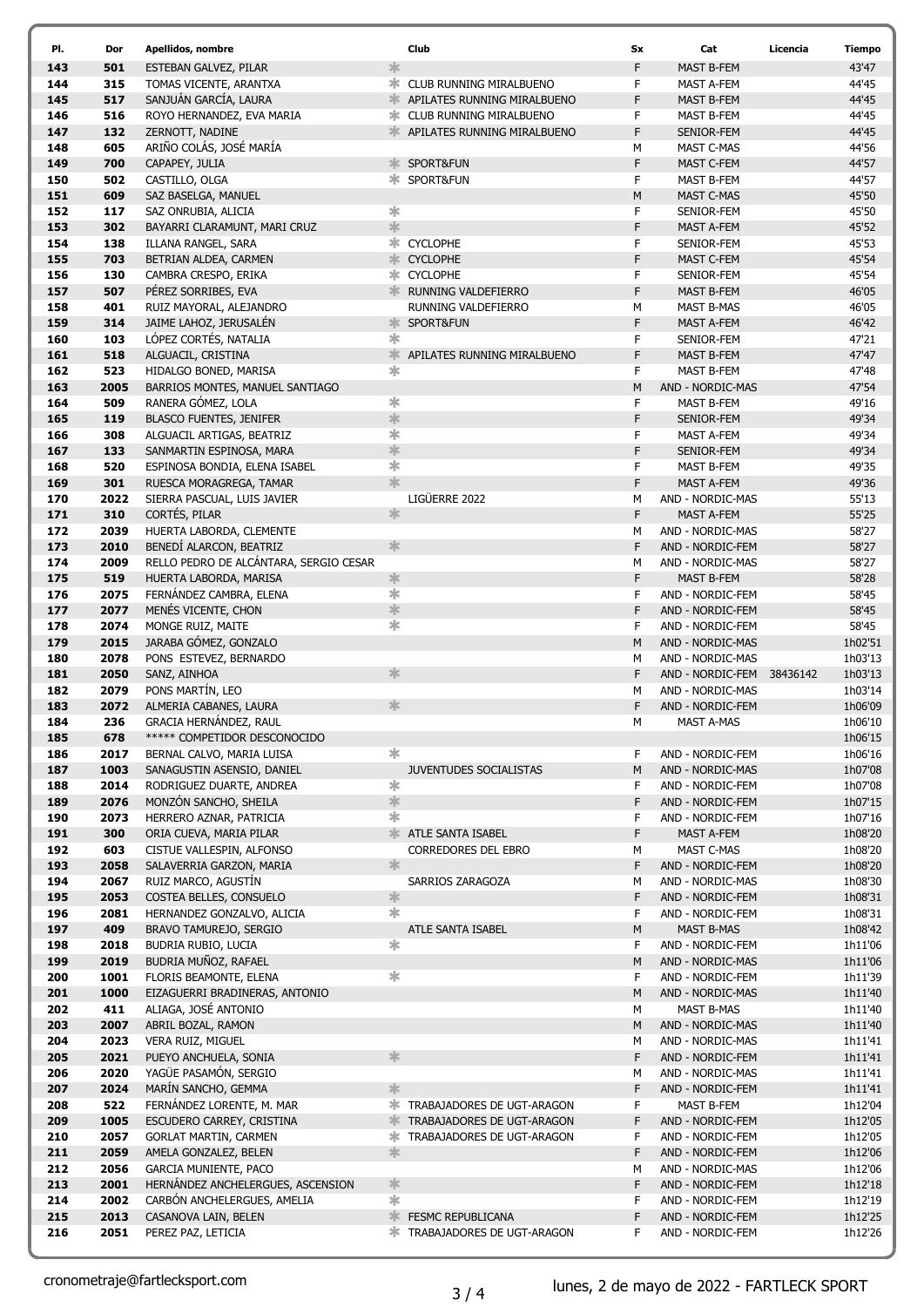| PI. | Dor  | Apellidos, nombre            |               | <b>Club</b>                   | <b>Sx</b> | Cat              | Licencia | <b>Tiempo</b> |
|-----|------|------------------------------|---------------|-------------------------------|-----------|------------------|----------|---------------|
| 217 | 2030 | CORBALAN FUERTES, ANGELES    | 3<            | <b>FESMC REPUBLICANA</b>      | F         | AND - NORDIC-FEM |          | 1h12'26       |
| 218 | 2032 | GIMENO OSTARIZ, PEPE         |               | <b>FESMC REPUBLICANA</b>      | М         | AND - NORDIC-MAS |          | 1h12'27       |
| 219 | 2046 | URBANO RODRÍGUEZ, ANA MARÍA  | $\frac{1}{2}$ | <b>FESMC REPUBLICANA</b>      | F         | AND - NORDIC-FEM |          | 1h12'28       |
| 220 | 2012 | LOPEZ RUEDA, ANTONIO         |               | <b>FESMC REPUBLICANA</b>      | м         | AND - NORDIC-MAS |          | 1h12'28       |
| 221 | 2004 | BEGUERIA, JAVIER             |               | <b>FESMC REPUBLICANA</b>      | M         | AND - NORDIC-MAS |          | 1h12'28       |
| 222 | 2011 | LÓPEZ ROYO, BÁRBARA          | ж             | <b>FESMC REPUBLICANA</b>      | F         | AND - NORDIC-FEM |          | 1h12'28       |
| 223 | 2049 | BONED JIMENL, MARÍA JOSÉ     | 氺             |                               | F         | AND - NORDIC-FEM |          | 1h12'46       |
| 224 | 2055 | BARCO ALBAR, ANTONIO         |               |                               | М         | AND - NORDIC-MAS |          | 1h13'36       |
| 225 | 2038 | RUBIO ARRIAZU, DANIEL        |               | <b>JUVENTUDES SOCIALISTAS</b> | M         | AND - NORDIC-MAS |          | 1h13'52       |
| 226 | 2008 | GIL DE BERNABE, NESTOR       |               | <b>JUVENTUDES SOCIALISTAS</b> | м         | AND - NORDIC-MAS |          | 1h13'54       |
| 227 | 667  | ***** COMPETIDOR DESCONOCIDO |               |                               |           |                  |          | 1h38'05       |
|     |      |                              |               |                               |           |                  |          |               |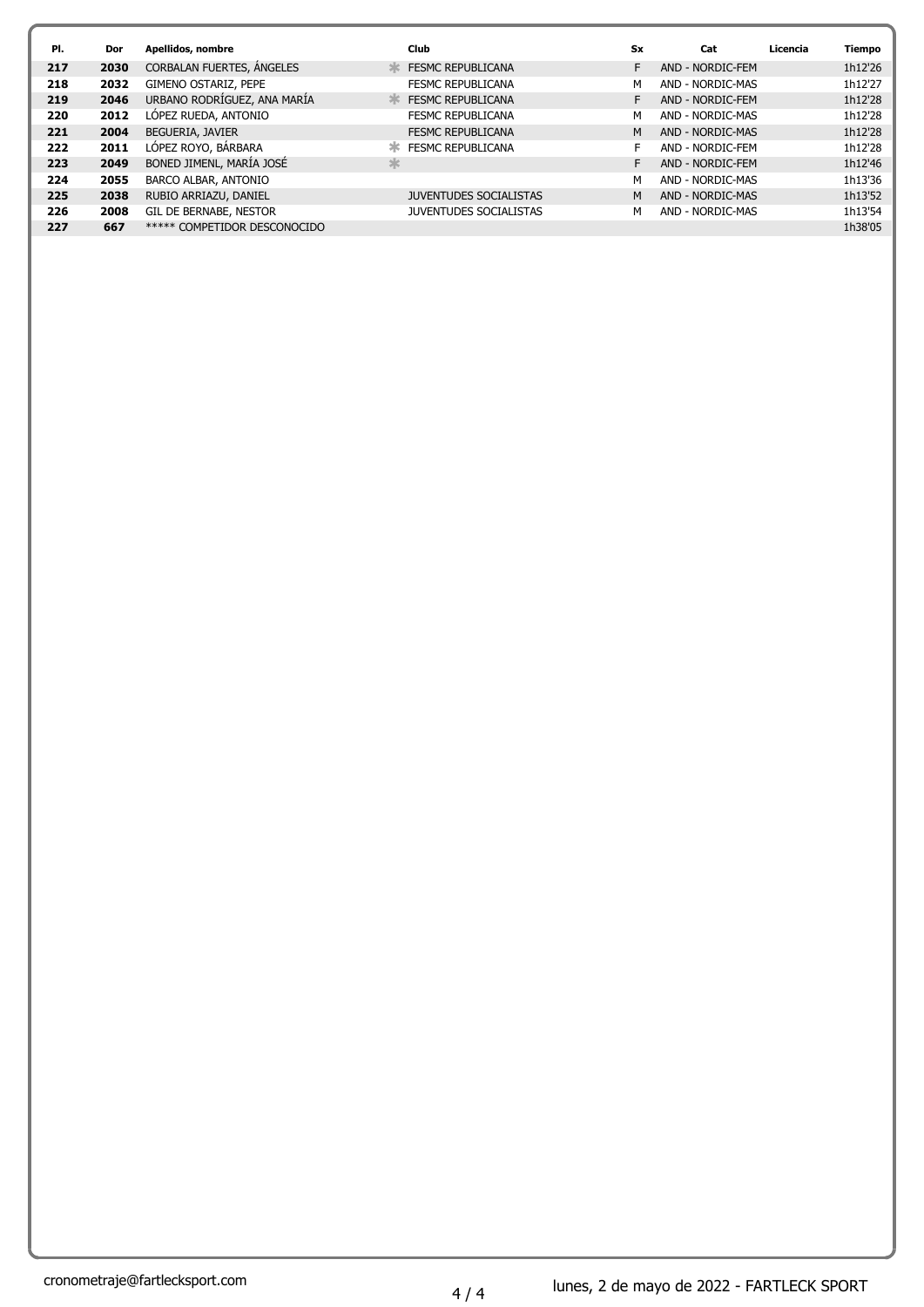

Resultados - S14 INF





| PI. | Dor  | Apellidos, nombre             | Club | Sx | Cat         | Licencia | Tiempo |
|-----|------|-------------------------------|------|----|-------------|----------|--------|
|     | 3053 | ARENAL PARENTE, CECILIA       |      |    | S14 INF-FEM | 1504     | 3'37   |
| ▴   | 3000 | CASAMAYOR ROCHE, PABLO        |      |    | S14 INF-MAS |          | 3'50   |
| 3   | 3052 | <b>GUERRERO SAHM, DANIELA</b> |      |    | S14 INF-FEM | 1525     | 4'06   |
|     | 3050 | SÁNCHEZ URETA, NAHIKARE       | Жć   |    | S14 INF-FEM | 1764     | 4'21   |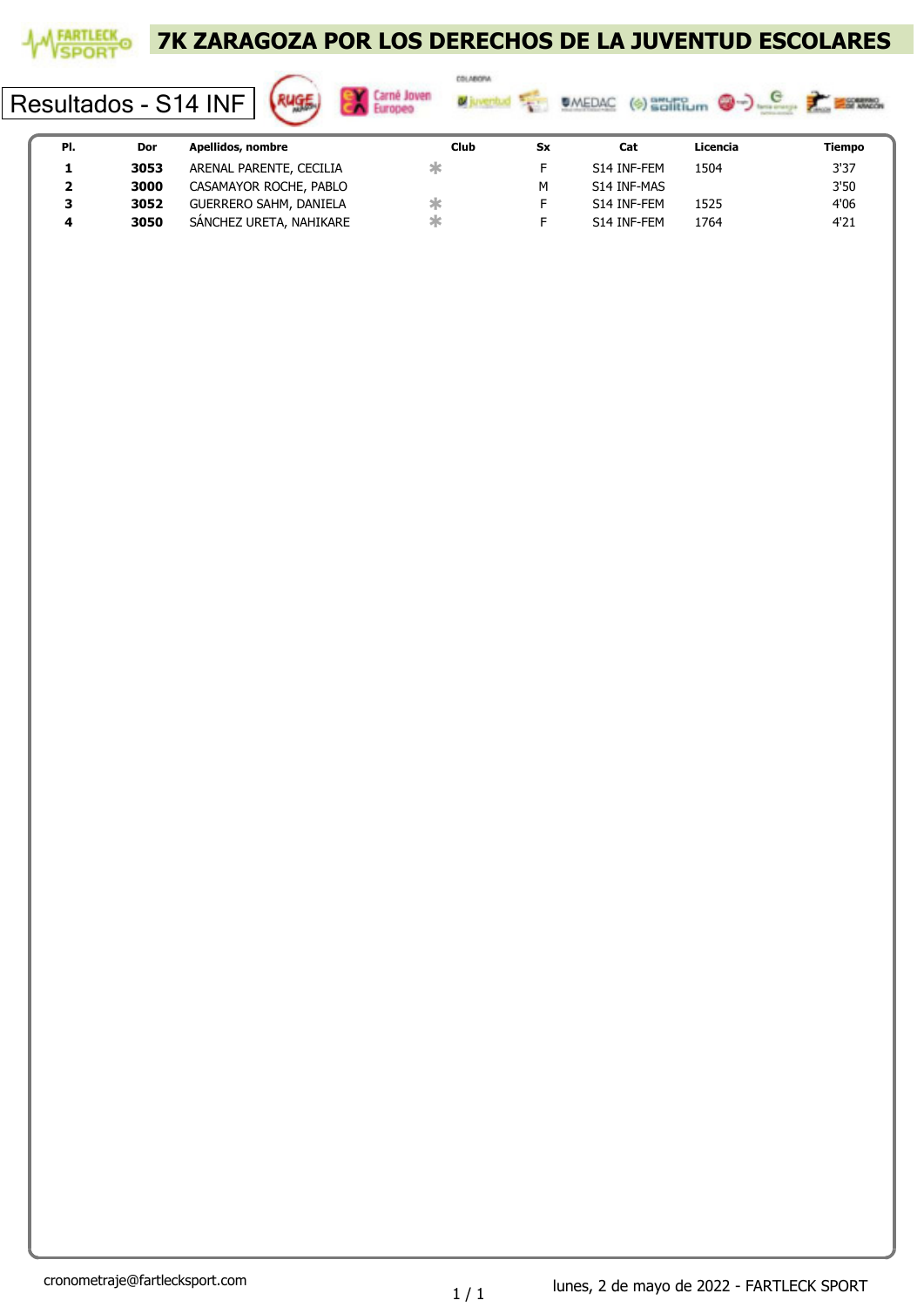

Resultados - S12 ALE





| PI.          | Dor  | Apellidos, nombre              | Club | Sx | Cat         | Licencia | Tiempo |
|--------------|------|--------------------------------|------|----|-------------|----------|--------|
|              | 3101 | PAZ PAMPLONA, ALEJANDRO        |      | м  | S12 ALE-MAS |          | 3'04   |
| $\mathbf{2}$ | 3151 | HERNANDEZ ROCHE, ANA           | ж    |    | S12 ALE-FEM | DEA 2961 | 3'06   |
| 3            | 3152 | ÁLVAREZ BERNAL, LARA           | ж    |    | S12 ALE-FEM |          | 3'09   |
| 4            | 3150 | VENTURA GERMÁN, AINARA         | ж    |    | S12 ALE-FEM |          | 3'41   |
| 5            | 3102 | ALVAREZ CEBALLOS, JORGE ALEXIS |      | м  | S12 ALE-MAS |          | 3'56   |
|              | 3103 | CÓNDOR, ALEXANDER              |      | м  | S12 ALE-MAS |          | 4'22   |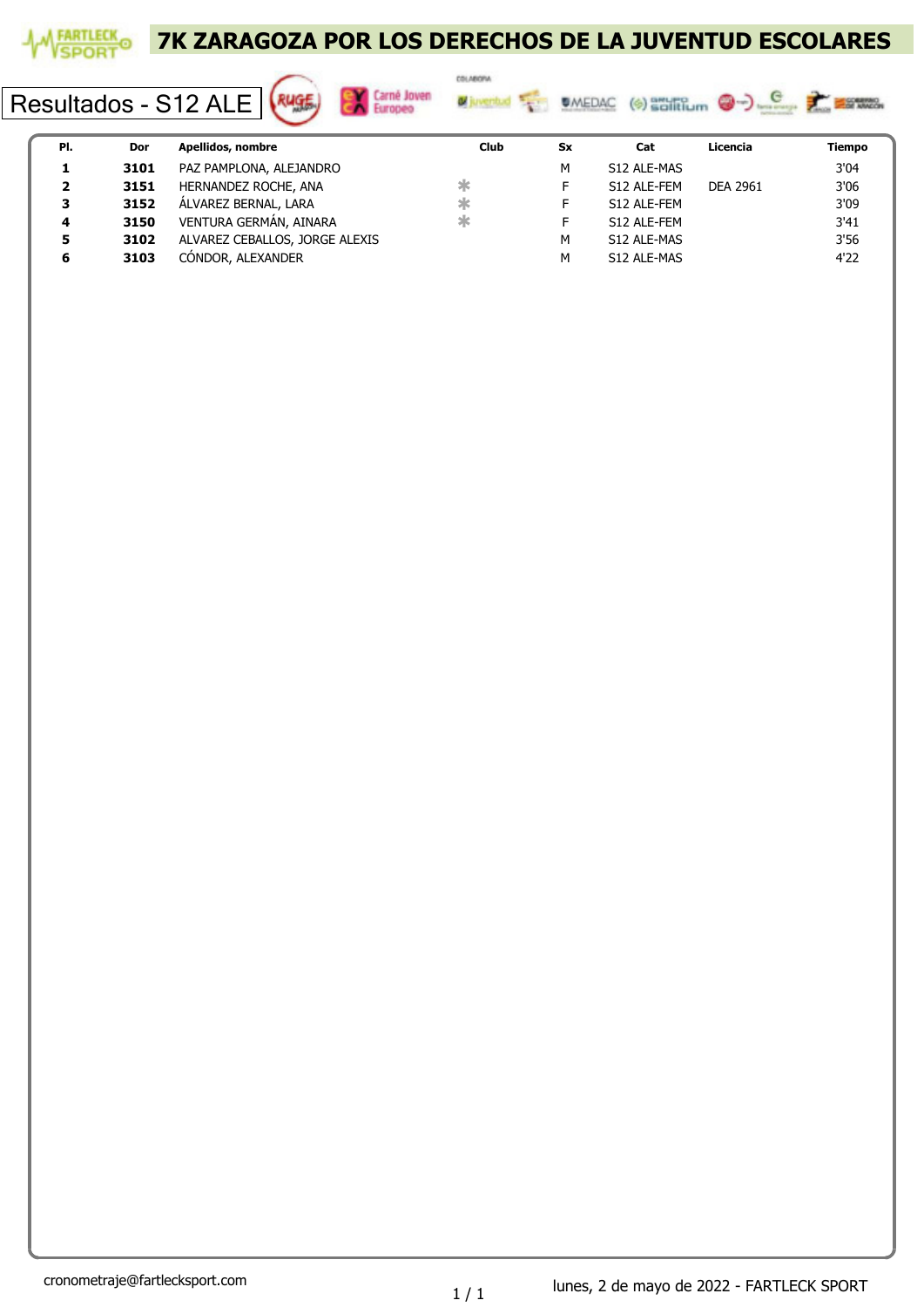

Resultados - S10 BEN (Ruge)







| PI. | Dor  | Apellidos, nombre        | <b>Club</b> | <b>Sx</b> | Cat         | Licencia | Tiempo |
|-----|------|--------------------------|-------------|-----------|-------------|----------|--------|
|     | 3200 | GIL MILLAN, LUCAS        |             | М         | S10 BEN-MAS |          | 1'52   |
| 2   | 3207 | BRAVO JAIME, JORGE       |             | М         | S10 BEN-MAS |          | 1'59   |
| 3   | 3250 | FERNANDEZ MOUHOU, SALMA  | $\ast$      | F         | S10 BEN-FEM | 3504     | 2'00   |
| 4   | 3201 | CASTILLO ALEJANDRE, HUGO |             | М         | S10 BEN-MAS |          | 2'10   |
| 5   | 3206 | GONZÁLEZ, MARIO          |             | M         | S10 BEN-MAS |          | 2'11   |
| 6   | 3204 | VAL ABAD, CAMILO         |             | M         | S10 BEN-MAS |          | 2'18   |
|     | 3205 | RODRIGUEZ LONGAS, MARCOS |             | M         | S10 BEN-MAS |          | 2'19   |
| 8   | 3208 | NAVARRO SANTOS, RAÚL     |             | M         | S10 BEN-MAS |          | 2'34   |
| 9   | 3251 | OCHOA RUBIO, ZOE         | ж           | F         | S10 BEN-FEM |          | 2'39   |
| 10  | 3203 | HERRERO PUEYO, CÉSAR     |             | М         | S10 BEN-MAS |          | 2'39   |